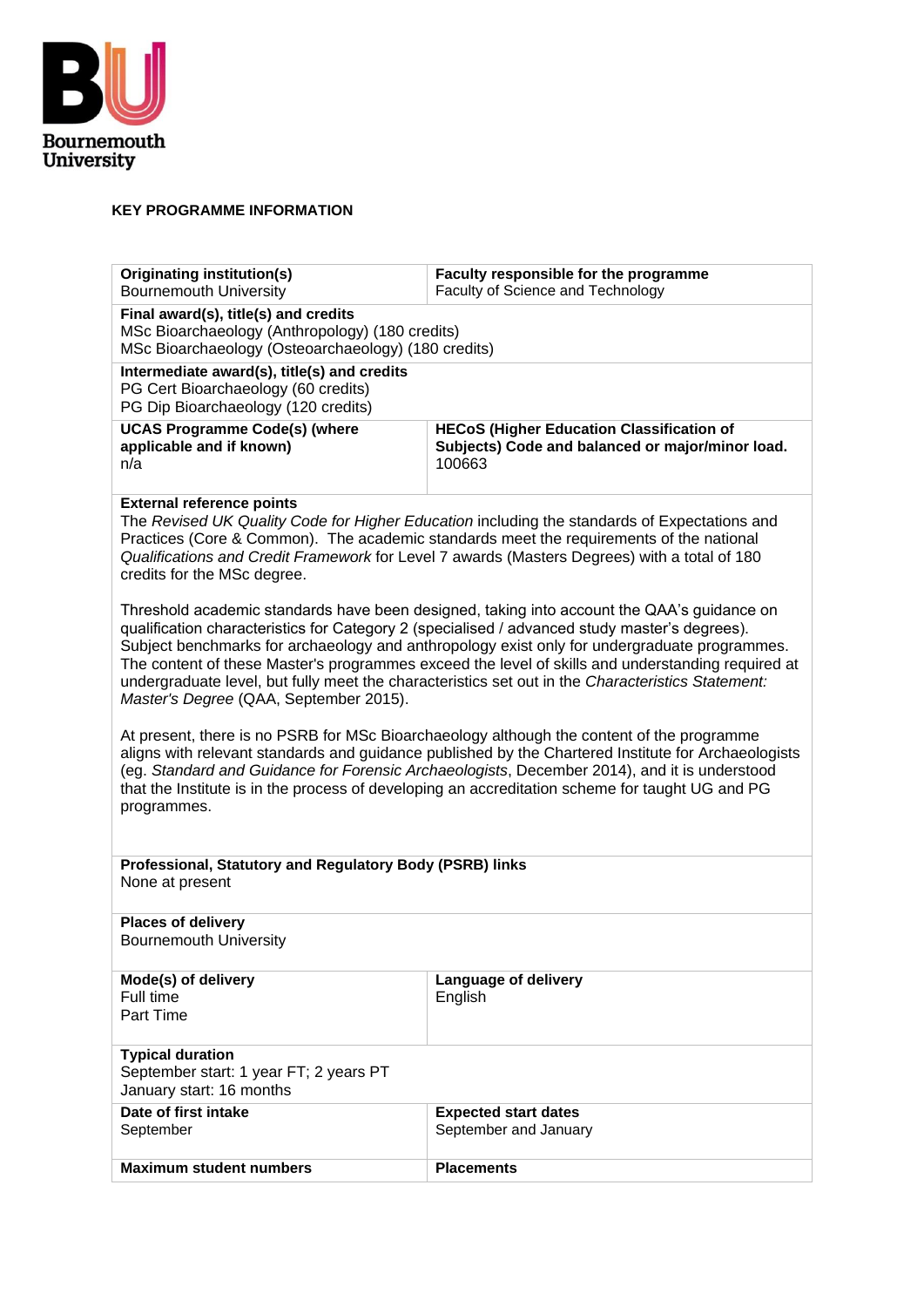| Not applicable                                                  | Not applicable                             |
|-----------------------------------------------------------------|--------------------------------------------|
| Partner(s)<br>Not applicable                                    | <b>Partnership model</b><br>Not applicable |
|                                                                 |                                            |
| Date of this Programme Specification                            |                                            |
| March 2020                                                      |                                            |
| <b>Version number</b><br>$v1.1 - 0922$                          |                                            |
| Approval, review or modification reference numbers<br>E20181923 |                                            |
| FST 1920 17 - Previously v1.0-0919                              |                                            |
|                                                                 |                                            |
| Author                                                          |                                            |
| Martin Smith and Eileen Wilkes                                  |                                            |

#### **PROGRAMME STRUCTURE**

| <b>Programme Award and Title:</b>                                                                                                                                                                                              |                 |                          |                                         |          |                            |                        |                      |                                                  |
|--------------------------------------------------------------------------------------------------------------------------------------------------------------------------------------------------------------------------------|-----------------|--------------------------|-----------------------------------------|----------|----------------------------|------------------------|----------------------|--------------------------------------------------|
| Level <sub>7</sub>                                                                                                                                                                                                             |                 |                          |                                         |          |                            |                        |                      |                                                  |
| <b>Unit Name</b>                                                                                                                                                                                                               | Core/<br>Option | No. of<br><b>Credits</b> | <b>Assessment Element</b><br>Weightings |          | <b>Expected</b><br>Contact | Unit<br><b>Version</b> | <b>HECoS</b><br>Code |                                                  |
|                                                                                                                                                                                                                                |                 |                          | Exam<br>1                               | Cwk<br>1 | <b>Cwk</b><br>$\mathbf{2}$ | hours<br>per unit      | No.                  | (plus<br>balanced<br>or major/<br>minor<br>load) |
| Principles and<br>Methods in Human<br>Osteology                                                                                                                                                                                | $\mathsf{C}$    | 20                       |                                         | 60       | 40                         | 40                     | 1.1                  | 100663                                           |
| Principles and<br>Methods in<br>Zooarchaeology                                                                                                                                                                                 | $\mathsf{C}$    | 20                       |                                         | 40       | 60                         | 40                     | 1.0                  | 100384                                           |
| Primate and Human<br>Evolution                                                                                                                                                                                                 | $\circ$         | 20                       |                                         | 50       | 50                         | 40                     | 1.0                  | 100858                                           |
| Applications of<br>Zooarchaeological<br>Science                                                                                                                                                                                | O               | 20                       |                                         | 50       | 50                         | 40                     | 1.0                  | 100384                                           |
| Archaeology of<br><b>Human Remains</b>                                                                                                                                                                                         | $\mathsf{C}$    | 20                       |                                         | 60       | 40                         | 40                     | 1.0                  | 100663                                           |
| <b>Research Project</b>                                                                                                                                                                                                        | $\mathsf{C}$    | 100                      |                                         | 10       | 90                         | N/A                    | 1.0                  | 100384<br>(major)<br>and<br>X210<br>(minor)      |
| Exit qualification: PG Cert Bioarchaeology (pathway) (requires 60 credits at Level 7); PG Dip<br>Bioarchaeology (pathway) (requires 120 credits at Level 7); MSc Bioarchaeology (pathway) (requires<br>180 credits at Level 7) |                 |                          |                                         |          |                            |                        |                      |                                                  |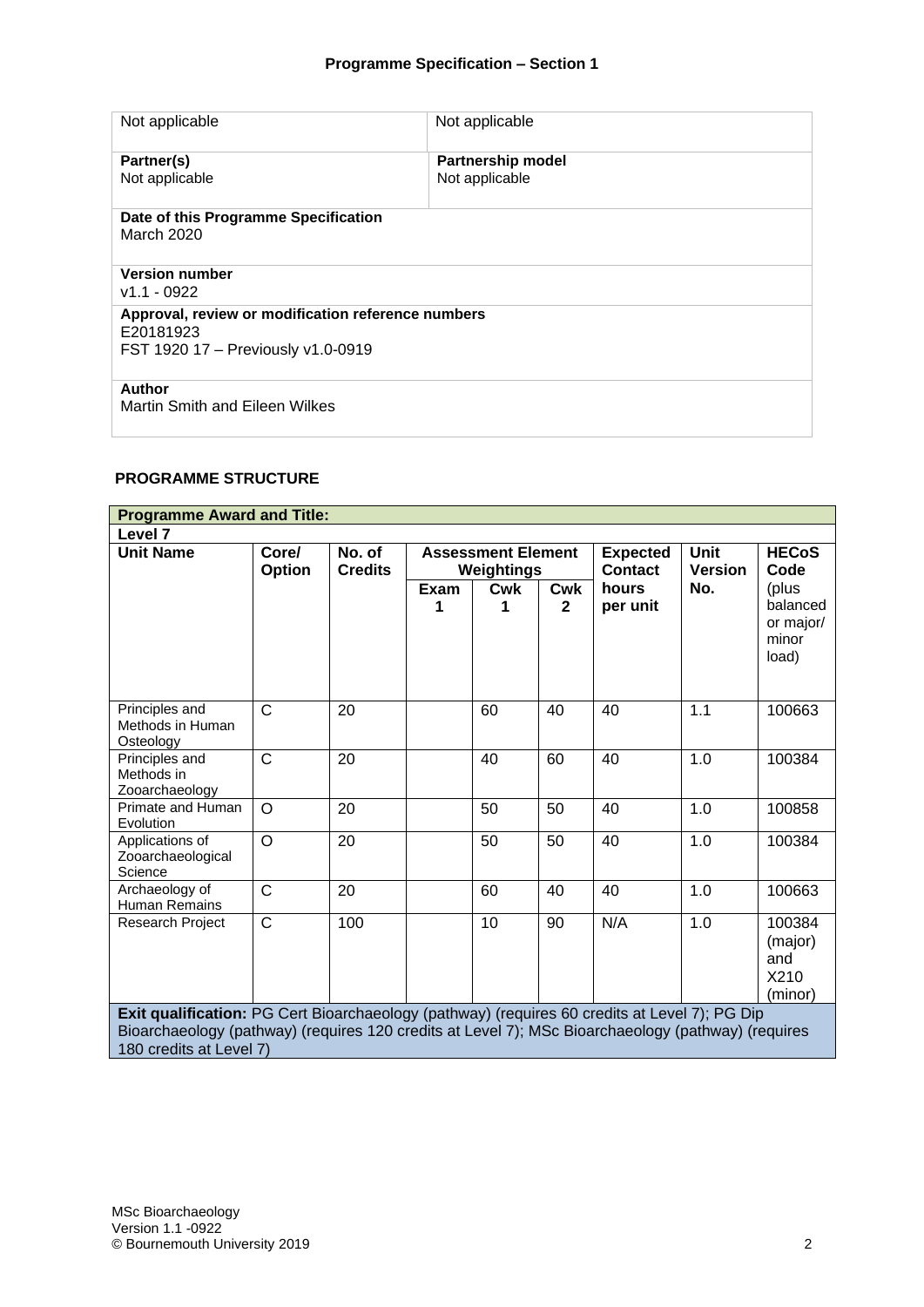### **AIMS OF THE DOCUMENT**

The aims of this document are to:

- define the structure of the programme;
- specify the programme award titles:
- identify programme and level learning outcomes;
- articulate the regulations governing the awards defined within the document.

### **AIMS OF THE PROGRAMME**

This programme provides opportunities for students to develop and demonstrate knowledge, understanding and skills that will allow them to progress to apply a holistic view to the interpretation of the human past as evidenced by osteological remains.

The primary aim of this programme is the development of graduates who:

- Have a critical understanding of the scientific and theoretical basis of bioarchaeology
- Have a broad grounding in the evidence and theories relating to human and faunal osteology
- Are trained in the identification of major species of animals found on European archaeological sites
- Have a solid grounding in the application of biometrical analyses in the study of human and animal bones
- Appreciate the relationships between bioarchaeology and other related disciplines including archaeology and palaeo-environmental research
- Are familiar with the major themes in the history of animal exploitation for food
- Have the necessary scientific, regulatory and theoretical knowledge to develop careers in areas of bioarchaeology and related disciplines
- Understand the potential and limitations of using human and faunal remains as primary evidence for reconstructing past societies and events
- Have the skills and knowledge necessary for further postgraduate study.

Bioarchaeology is concerned with investigating and interpreting past societies through the appreciation of skeletal remains in the context of prevailing socio-cultural, political, and economic circumstances, as well as belief systems. The subject sits firmly at the interface of the science and humanities aspects of anthropology, and it has strong links with a range of academic disciplines, including archaeology, archaeological science, and social anthropology. The overall aim of this programme is to provide students with a sound and detailed knowledge and critical understanding of biooarchaeological principles and methods, for all theoretical and practical activities related to human and also non-human animal skeletal remains, from archaeological contexts. Such knowledge and understanding are set within the wider context and perspective of archaeological studies, with options to explore evolutionary and palaeoenvironmental themes (the 'Anthropology' pathway) or to engage in more advanced study of non-human faunal remains (the 'Osteoarchaeology' pathway). These aims cannot be gained solely by theoretical academic studies for which practical experience of the methods and techniques used for recording and analysing osteological remains is imperative and therefore embedded throughout the course.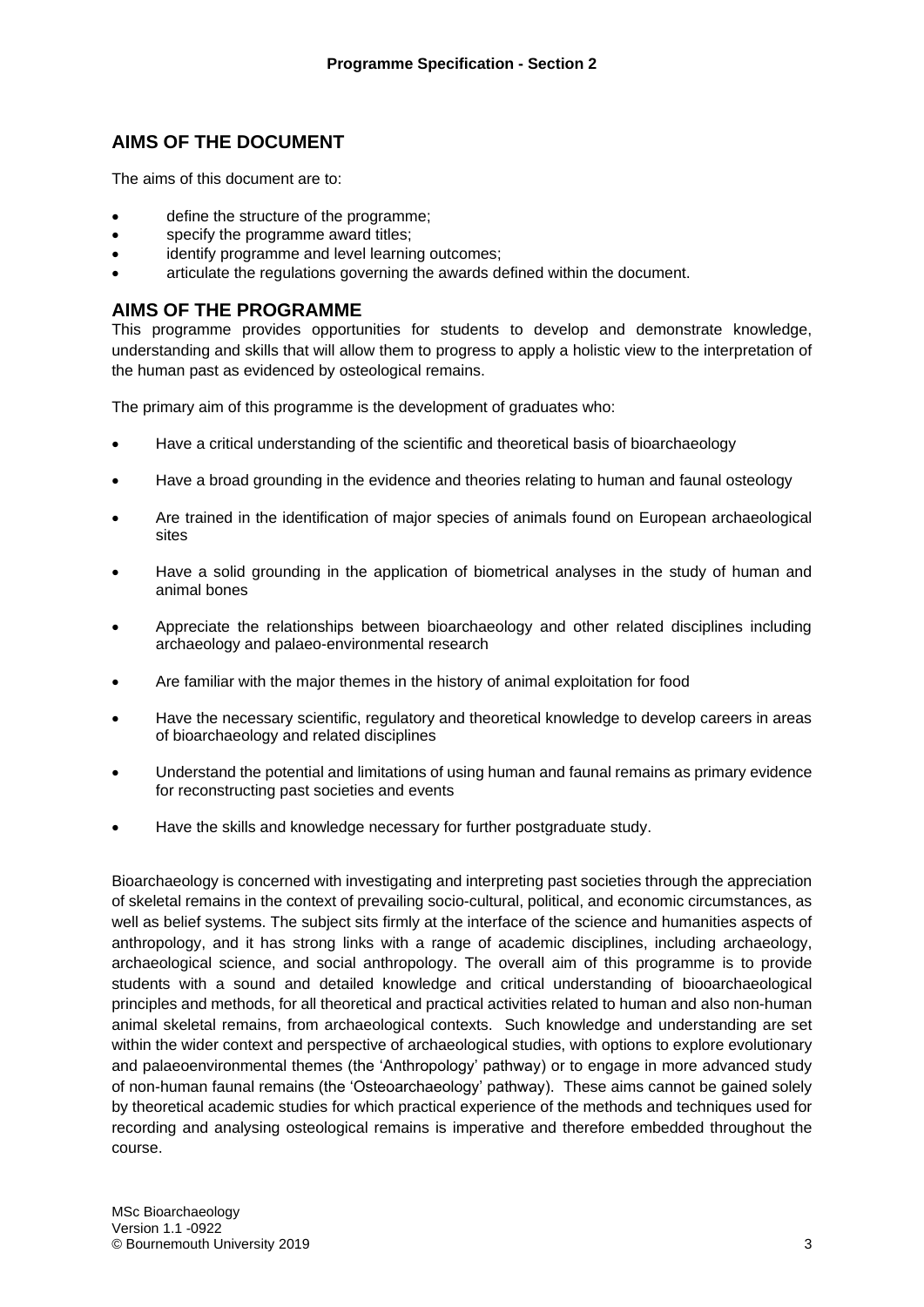Detailed study in skeletal anatomy and analysis of all common forms of human remains encountered in archaeological settings prepares for the in-depth study of major aspects of the human life course, from demography to diet, disease, activity, mobility, genetics and mortuary behaviour. The aspects of taphonomy and degradation of human remains as elements of critical appraisal of the source material will also be covered. Animal bones and human remains are amongst the most common finds on archaeological excavations of all periods. They can provide abundant information about past human populations, their behaviour and beliefs, diet, economy and the natural world. The archaeological profession has an established and increasing need for staff with osteoarchaeological training, to assist in interpretation of archaeological sites and understanding the human experience in the past, particularly their relationship with animals. The Osteoarchaeology pathway aims to enhance career opportunities for graduates from a variety of fields and for practising archaeologists seeking to expand their expertise. The sub-disciplines of human and animal osteoarchaeology have much in common at a core level. By covering both human and animal remains, this course affords students a breadth of knowledge, while leaving them well placed to specialise further through their choice of unit options and research project. The pathway provides an excellent foundation for those wishing to pursue careers as specialist osteoarchaeological practitioners, researchers and academics within the archaeological profession. Similarly the Anthropology pathway provides opportunities for students to take their studies in the direction of the deeper human past and is intended particularly to equip students for entry to more advanced (doctoral) level study of human evolution.

The programme provides a dedicated progression of learning from mastery of advanced anatomical and diagnostic skills to the specialist understanding of contextualised human skeletal analysis, complemented by options of archaeozoology, field archaeology, palaeo-environmental studies, and post-excavation experience. It offers an unparalleled opportunity to engage in a broad programme of study that will equip students with the knowledge and skills for further qualification or work in anthropology, archaeology, cultural studies and human sciences.

### **ALIGNMENT WITH THE UNIVERSITY'S STRATEGIC PLAN**

The values and objectives of the BU2025 Strategic Plan are embedded implicitly throughout the MSc Bioarchaeology programme. The course seeks to inspire learning by providing a comprehensive programme of blended teaching where didactic, lecture-based content is combined seamlessly with hands-on practical laboratory and field-based experience and a broad range of e-learning technologies. Such a synergistic approach to learning further reinforces the course content in that the underlying theory behind applying different methods to reinforce the same taught content in complementary ways is derived from evolutionary anthropology, meaning that this is a course where we 'practice what we preach'. The concept of Advancing Knowledge is similarly present throughout the course with current staff research at the forefront of their respective disciplines embedded in all taught content. The Research Project forms the largest single component of the MSc, where students are then involved directly in contributing to knowledge in their chosen pathway subject, therefore completing the cycle. BU graduates trained in both human and non-human osteology have a strong record of enriching society by going on to an impressive range of postgraduate destinations including commercial archaeology, teaching, laboratory work and doctoral study. By embedding links to professional practice and input from current practitioners throughout the programme, in addition to involving students in current research and encouraging dissemination and publication of their results, the programme is therefore also well aligned with the BU2025 conception of Fusion.

### **LEARNING HOURS AND ASSESSMENT**

Bournemouth University taught programmes are composed of units of study, which are assigned a credit value indicating the amount of learning undertaken. The minimum credit value of a unit is normally 20 credits, above which credit values normally increase at 20-point intervals. 20 credits is the equivalent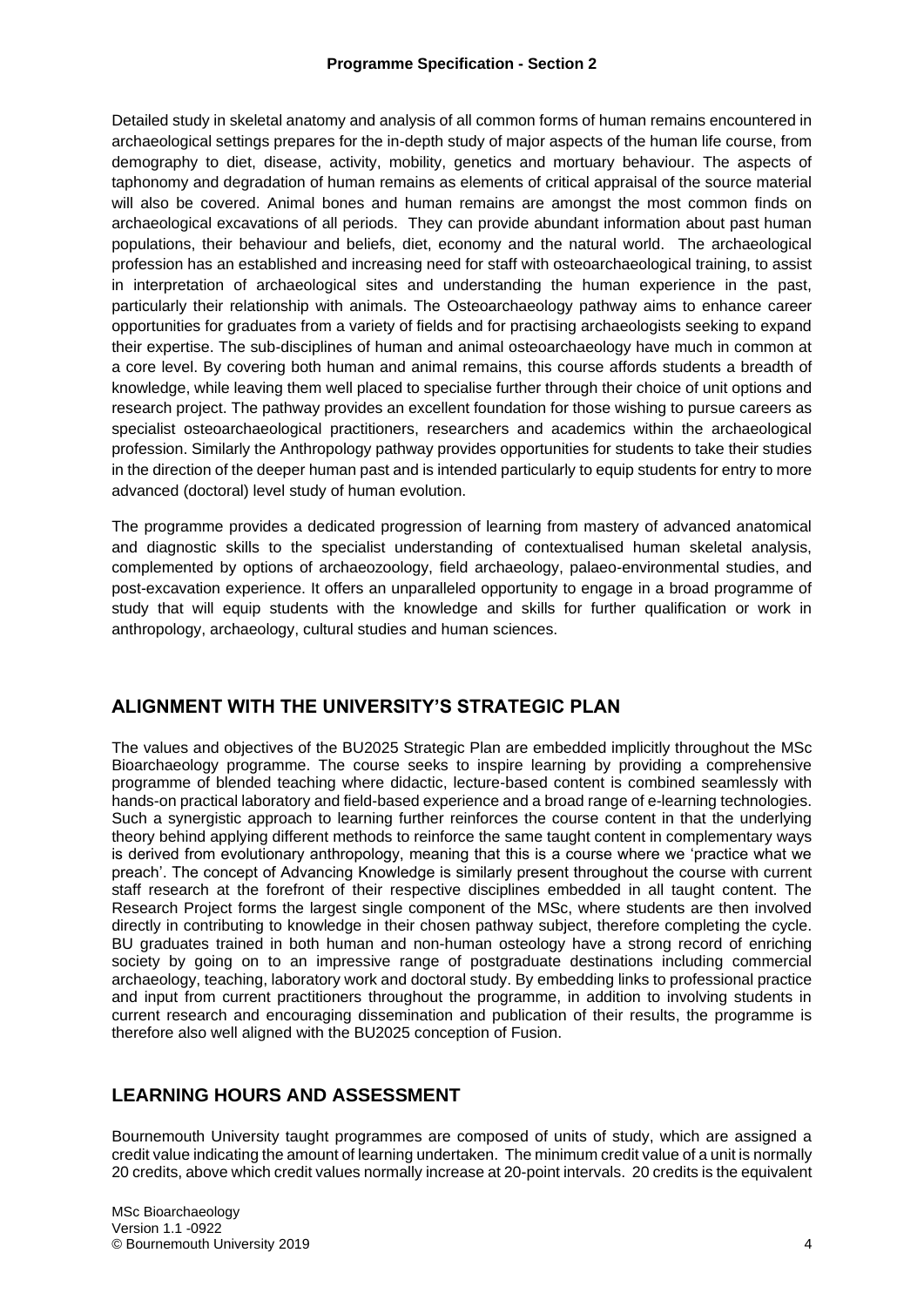of 200 study hours required of the student, including lectures, seminars, assessment and independent study. 20 University credits are equivalent to 10 European Credit Transfer System (ECTS) credits.

The assessment workload for a unit should consider the total time devoted to study, including the assessment workload (i.e. formative and summative assessment) and the taught elements and independent study workload (i.e. lectures, seminars, preparatory work, practical activities, reading, critical reflection).

Assessment per 20 credit unit should normally consist of 3,000 words or equivalent. Dissertations and Level 6 and 7 Final Projects are distinct from other assessment types. The word count for these assignments is 5,000 words per 20 credits, recognising that undertaking an in-depth piece of original research as the capstone to a degree is pedagogically sound.

## **STAFF DELIVERING THE PROGRAMME**

Students will usually be taught by a combination of senior academic staff with others who have relevant expertise including – where appropriate according to the content of the unit – academic staff, qualified professional practitioners, demonstrators/technicians and research students.

### **INTENDED LEARNING OUTCOMES – AND HOW THE PROGRAMME ENABLES STUDENTS TO ACHIEVE AND DEMONSTRATE THE INTENDED LEARNING OUTCOMES**

## **INTENDED PROGRAMME OUTCOMES**

| A: Subject knowledge and understanding<br>This programme provides opportunities for students to                                                                                   | The following learning and teaching and<br>assessment strategies and methods<br>enable students to achieve and to<br>demonstrate the programme learning |
|-----------------------------------------------------------------------------------------------------------------------------------------------------------------------------------|---------------------------------------------------------------------------------------------------------------------------------------------------------|
| develop and demonstrate knowledge and understanding of:                                                                                                                           | outcomes:                                                                                                                                               |
| A1. Have a critical understanding of theories, concepts and<br>principles relevant to bioarchaeology                                                                              | Learning and teaching strategies and<br>methods (referring to numbered<br>Intended Learning Outcomes):                                                  |
| A2. Place their knowledge within international standards for<br>bioarchaeology                                                                                                    | lectures $(A1 - A5)$ ;<br>$\bullet$                                                                                                                     |
| A3. Understand the multidisciplinary nature of the subject<br>and the need to apply knowledge from a range of<br>subject areas in assessing problems and formulating<br>solutions | seminars $(A1 - A5)$ ;<br>$\bullet$<br>directed reading (A1, A3);<br>$\bullet$                                                                          |
| A4. Recognise the ethical dimensions of their actions and<br>the need for professional codes of conduct                                                                           | use of the VLE (A1, A5);<br>independent research (for<br>dissertation) (A5, A6).                                                                        |
| A5. Have knowledge and understanding of the techniques<br>relevant to the analysis and solution of problems in<br>bioarchaeology                                                  | Assessment strategies and methods<br>(referring to numbered Intended<br>Learning Outcomes):                                                             |
| A6. Analyse critically published work in the field of<br>bioarchaeology and related disciplines.                                                                                  |                                                                                                                                                         |
|                                                                                                                                                                                   | coursework essays (A1 - A6);                                                                                                                            |
|                                                                                                                                                                                   | In-class tests (A1, A5)                                                                                                                                 |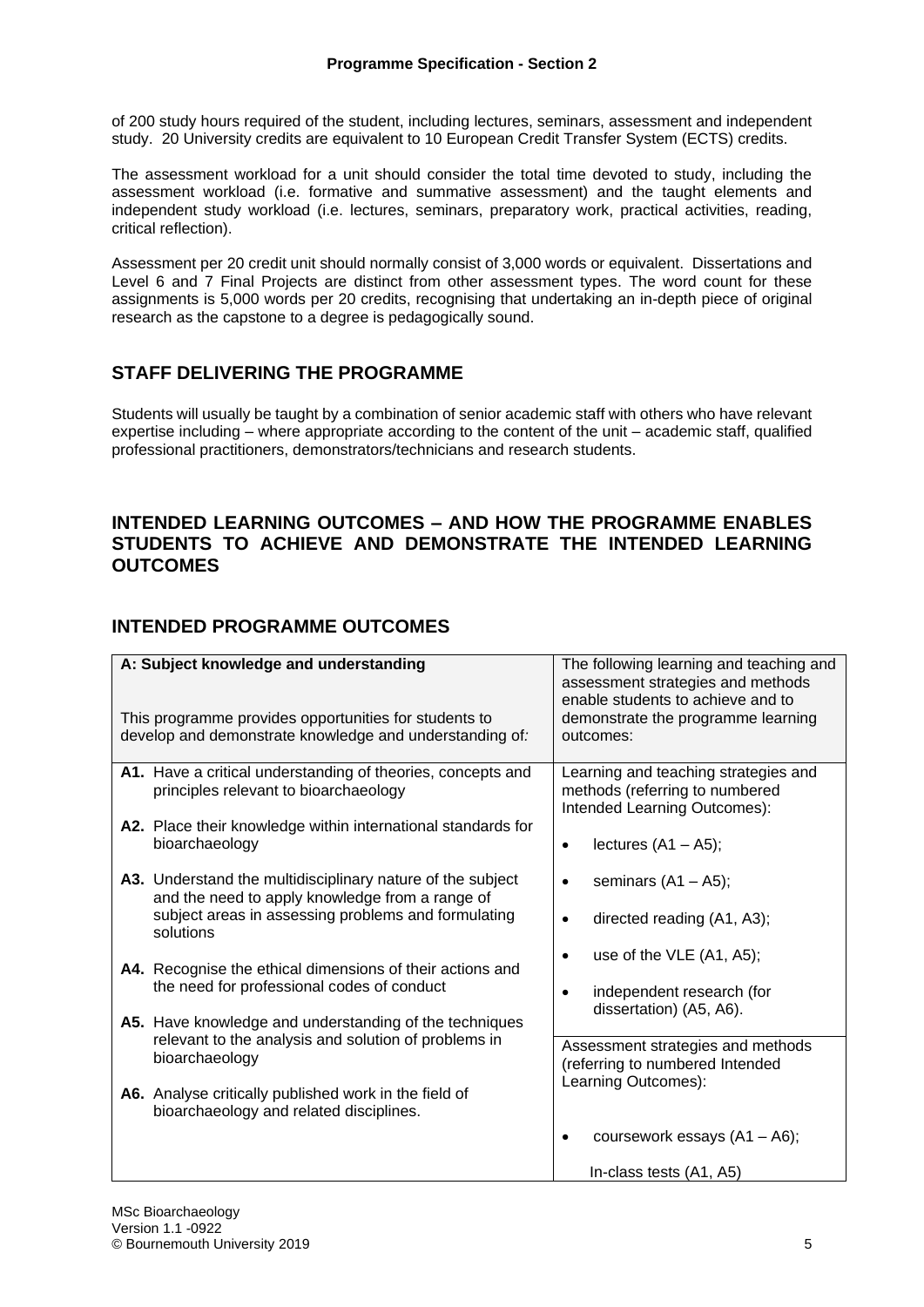|                                                                                                                  | dissertation (A5, A6).<br>$\bullet$                                                                                                                                  |
|------------------------------------------------------------------------------------------------------------------|----------------------------------------------------------------------------------------------------------------------------------------------------------------------|
| <b>B: Intellectual skills</b><br>This programme provides opportunities for students to:                          | The following learning and teaching and<br>assessment strategies and methods<br>enable students to achieve and to                                                    |
| B1. Evaluate critically and apply scientific knowledge and<br>skills in bioarchaeology                           | demonstrate the programme outcomes:<br>Learning and teaching strategies and<br>methods (referring to numbered<br>Intended Learning Outcomes):                        |
| <b>B2.</b> Analyse and synthesise information relevant to<br>bioarchaeology                                      | lectures (B1 - B4);                                                                                                                                                  |
| B3. Use specialised technical and academic skills in<br>bioarchaeology                                           | seminars $(B1 - B4)$ ;                                                                                                                                               |
| <b>B4.</b> Define problems and devise and evaluate possible<br>solutions to both routine and unfamiliar problems | directed reading $(B1 - B5)$ ;<br>use of the VLE $(B2 - B5)$ ;<br>$\bullet$                                                                                          |
| <b>B5.</b> Integrate evidence from a range of sources to support<br>findings and hypotheses                      | independent research (for<br>dissertation) $(B1 - B6)$ .                                                                                                             |
| <b>B6.</b> Plan, execute and report on a project involving original<br>research.                                 | Assessment strategies and methods<br>(referring to numbered Intended<br>Learning Outcomes):                                                                          |
|                                                                                                                  | coursework essays (B1 - A6);                                                                                                                                         |
|                                                                                                                  | In-class tests (B1, B3)                                                                                                                                              |
|                                                                                                                  | Dissertation (B1-B6).                                                                                                                                                |
| <b>C: Practical skills</b><br>This programme provides opportunities for students to:                             | The following learning and teaching and<br>assessment strategies and methods<br>enable students to achieve and to<br>demonstrate the programme learning<br>outcomes: |
| C1. Demonstrate a working strategy for collecting and<br>interpreting data in bioarchaeology                     | Learning and teaching strategies and<br>methods (referring to numbered<br>Intended Learning Outcomes):                                                               |
| C2. Demonstrate an in-depth and critical understanding of<br>the range of techniques in bioarchaeology           | lectures (C1 - C4);                                                                                                                                                  |
| C3. Present research findings in a range of effective and<br>appropriate formats. Prepare technical reports,     | seminars (C1-C4);                                                                                                                                                    |
| presentations databases<br>C4. Make effective use of the relevant academic literature                            | directed reading (C1-C4);<br>$\bullet$<br>use of the VLE (C1-C4);                                                                                                    |
| and other sources of information.                                                                                | independent research (for<br>$\bullet$<br>dissertation) (C1-C4).                                                                                                     |
|                                                                                                                  | Assessment strategies and methods<br>(referring to numbered Intended<br>Learning Outcomes):                                                                          |
|                                                                                                                  | coursework essays (C2-C4);                                                                                                                                           |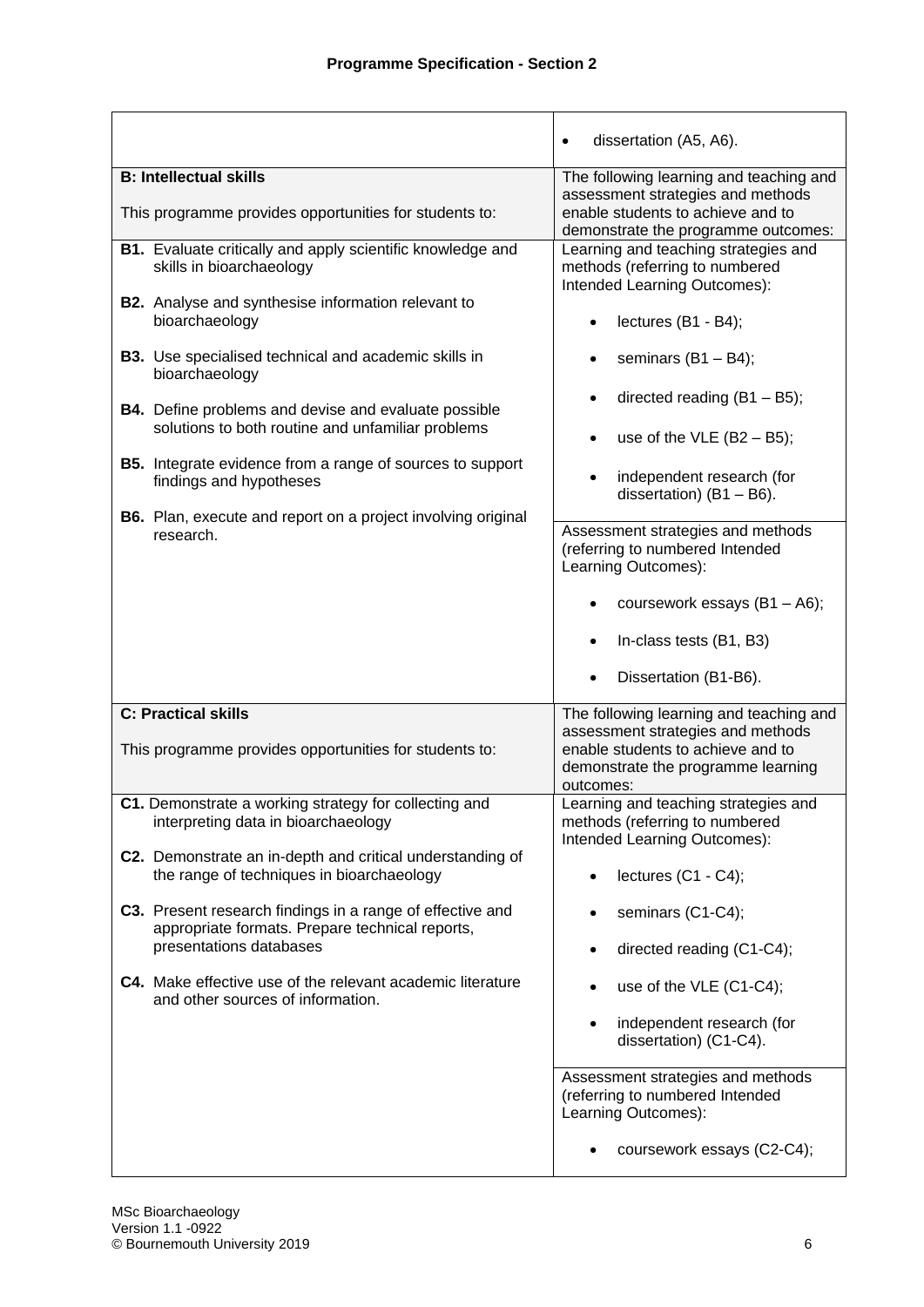|                                                                                                                                     | In-class tests (C2-C3)                                                                                                    |
|-------------------------------------------------------------------------------------------------------------------------------------|---------------------------------------------------------------------------------------------------------------------------|
|                                                                                                                                     | Dissertation (C1-C4).                                                                                                     |
| D: Transferable skills                                                                                                              | The following learning and teaching and                                                                                   |
| This programme provides opportunities for students to:                                                                              | assessment strategies and methods<br>enable students to achieve and to<br>demonstrate the programme learning<br>outcomes: |
| D1. Communicate effectively by oral, written and visual<br>means to both professional and non-professional<br>audiences             | Learning and teaching strategies and<br>methods (referring to numbered<br>Intended Learning Outcomes):                    |
| <b>D2.</b> Make effective use of IT, including the Web and word-<br>processing                                                      | lectures (D1 - D5);                                                                                                       |
| D3. Collect and analyse a range of data                                                                                             | seminars (D1-D5);                                                                                                         |
| D4. Work in collaboration with others, including staff and<br>students                                                              | use of the $VLE$ (D1 - D5);                                                                                               |
|                                                                                                                                     | directed reading (D1-D5).<br>$\bullet$                                                                                    |
| <b>D5.</b> Demonstrate problem-solving skills and the application<br>of knowledge across the boundaries of different<br>disciplines | Assessment strategies and methods<br>(referring to numbered Intended<br>Learning Outcomes):                               |
| <b>D6.</b> Identify and work towards targets for personal, career<br>and academic development                                       | coursework essays (D1-D4);                                                                                                |
| D7. Be independent and reflective learners                                                                                          | In-class tests (D1, D3)                                                                                                   |
|                                                                                                                                     | Dissertation (D1-D3, D5-D7)                                                                                               |

# **LEVEL 7/PG Dip INTENDED LEVEL OUTCOMES**

| A: Subject knowledge and understanding<br>This level provides opportunities for students to develop and<br>demonstrate knowledge and understanding of: | The following learning and teaching and<br>assessment strategies and methods<br>enable students to achieve and to<br>demonstrate the programme learning<br>outcomes: |  |
|--------------------------------------------------------------------------------------------------------------------------------------------------------|----------------------------------------------------------------------------------------------------------------------------------------------------------------------|--|
| <b>A1.</b> A critical understanding of theories, concepts and                                                                                          | Learning and teaching strategies and                                                                                                                                 |  |
| principles relevant to bioarchaeology                                                                                                                  | methods (referring to numbered                                                                                                                                       |  |
| A2. Place their knowledge within international standards for                                                                                           | Intended Learning Outcomes):                                                                                                                                         |  |
| bioarchaeology                                                                                                                                         | • lectures $(A1 - A5)$ ;                                                                                                                                             |  |
| A3. Understand the multidisciplinary nature of the subject                                                                                             | seminars (A1 – A5);                                                                                                                                                  |  |
| and the need to apply knowledge from a range of                                                                                                        | directed reading (A1, A3);                                                                                                                                           |  |
| subject areas in assessing problems and formulating                                                                                                    | ٠                                                                                                                                                                    |  |
| solutions                                                                                                                                              | use of the $VLE(A1, A5);$                                                                                                                                            |  |
| A4. Recognise the ethical dimensions of their actions and                                                                                              | $\bullet$                                                                                                                                                            |  |
| the need for professional codes of conduct                                                                                                             | independent research (for                                                                                                                                            |  |
|                                                                                                                                                        | dissertation) (A5, A6).                                                                                                                                              |  |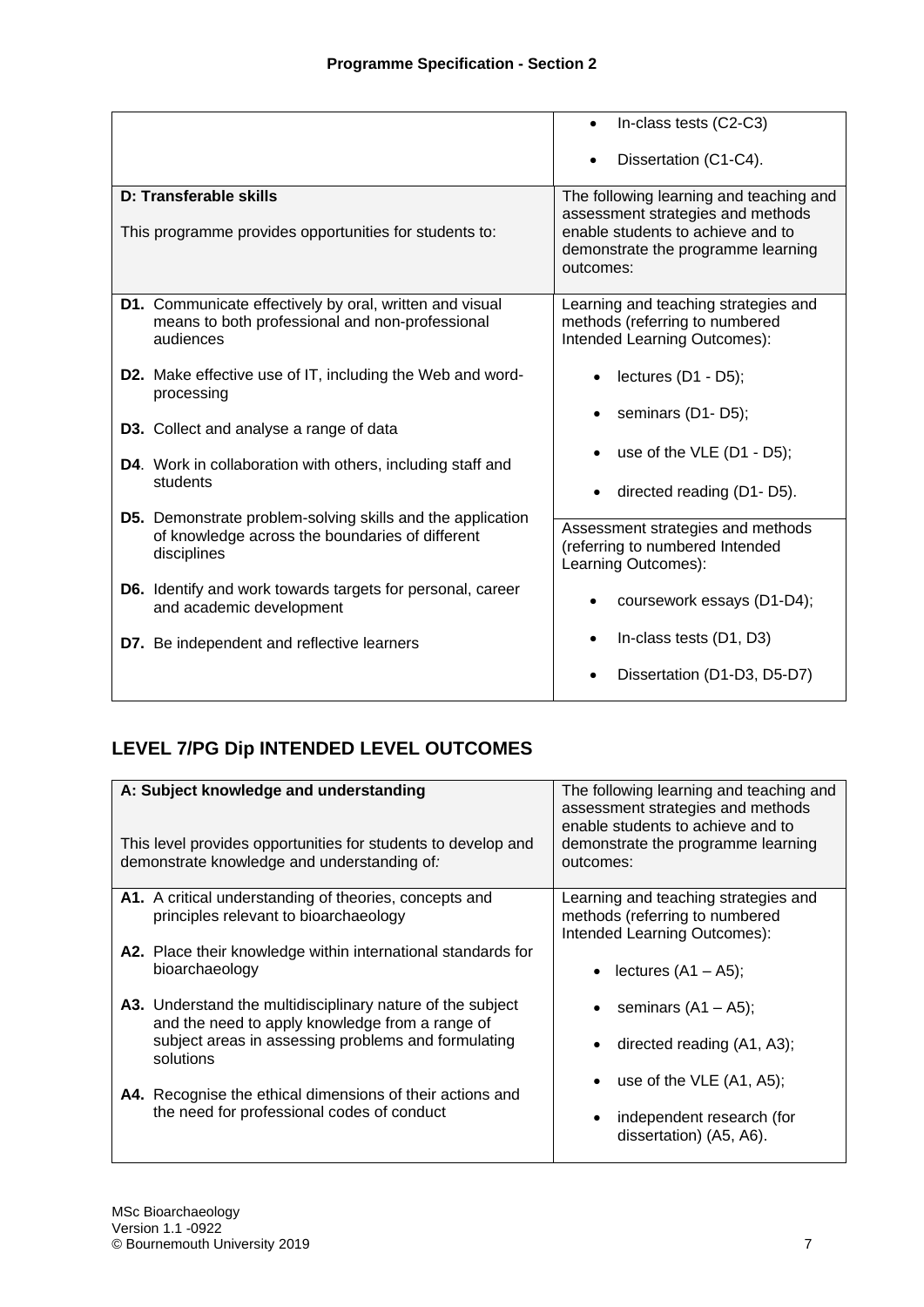| A5. Have knowledge and understanding of the techniques<br>relevant to the analysis and solution of problems in<br>bioarchaeology | Assessment strategies and methods<br>(referring to numbered Intended<br>Learning Outcomes):                   |  |  |
|----------------------------------------------------------------------------------------------------------------------------------|---------------------------------------------------------------------------------------------------------------|--|--|
| A6. Analyse critically published work in the field of<br>bioarchaeology and related disciplines.                                 | coursework essays $(A1 - A6)$ ;<br>$\bullet$                                                                  |  |  |
|                                                                                                                                  | In-class tests (A1, A5)<br>$\bullet$                                                                          |  |  |
|                                                                                                                                  | dissertation (A5, A6).                                                                                        |  |  |
| <b>B: Intellectual skills</b>                                                                                                    | The following learning and teaching and                                                                       |  |  |
| This level provides opportunities for students to:                                                                               | assessment strategies and methods<br>enable students to achieve and to<br>demonstrate the programme outcomes: |  |  |
| <b>B1.</b> Evaluate critically and apply scientific knowledge and<br>skills in bioarchaeology                                    | Learning and teaching strategies and<br>methods (referring to numbered<br>Intended Learning Outcomes):        |  |  |
| <b>B2.</b> Analyse and synthesise information relevant to<br>bioarchaeology                                                      | lectures (B1 - B4);                                                                                           |  |  |
| <b>B3.</b> Use specialised technical and academic skills in<br>bioarchaeology                                                    | seminars $(B1 - B4)$ ;                                                                                        |  |  |
| <b>B4.</b> Define problems and devise and evaluate possible                                                                      | directed reading $(B1 - B5)$ ;                                                                                |  |  |
| solutions to both routine and unfamiliar problems                                                                                | use of the VLE $(B2 - B5)$ ;                                                                                  |  |  |
| <b>B5.</b> Integrate evidence from a range of sources to support<br>findings and hypotheses                                      | independent research (for<br>dissertation) $(B1 - B6)$ .                                                      |  |  |
| <b>B6.</b> Plan, execute and report on a project involving original<br>research.                                                 | Assessment strategies and methods<br>(referring to numbered Intended<br>Learning Outcomes):                   |  |  |
|                                                                                                                                  | coursework essays (B1 - A6);                                                                                  |  |  |
|                                                                                                                                  | In-class tests (B1, B3)                                                                                       |  |  |
|                                                                                                                                  | Dissertation (B1-B6).                                                                                         |  |  |
| <b>C: Practical skills</b>                                                                                                       | The following learning and teaching and                                                                       |  |  |
| This level provides opportunities for students to:                                                                               | assessment strategies and methods<br>enable students to achieve and to<br>demonstrate the programme learning  |  |  |
|                                                                                                                                  | outcomes:                                                                                                     |  |  |
| C1. Demonstrate a working strategy for collecting and<br>interpreting data in bioarchaeology                                     | Learning and teaching strategies and<br>methods (referring to numbered<br>Intended Learning Outcomes):        |  |  |
| C2. Demonstrate an in-depth and critical understanding of<br>the range of techniques in bioarchaeology                           | lectures (C1 - C4);                                                                                           |  |  |
| C3. Present research findings in a range of effective and<br>appropriate formats. Prepare technical reports,                     | seminars (C1-C4);                                                                                             |  |  |
| presentations databases                                                                                                          | directed reading (C1-C4);                                                                                     |  |  |
| C4. Make effective use of the relevant academic literature<br>and other sources of information.                                  | use of the VLE (C1-C4);                                                                                       |  |  |
|                                                                                                                                  | independent research (for<br>$\bullet$<br>dissertation) (C1-C4).                                              |  |  |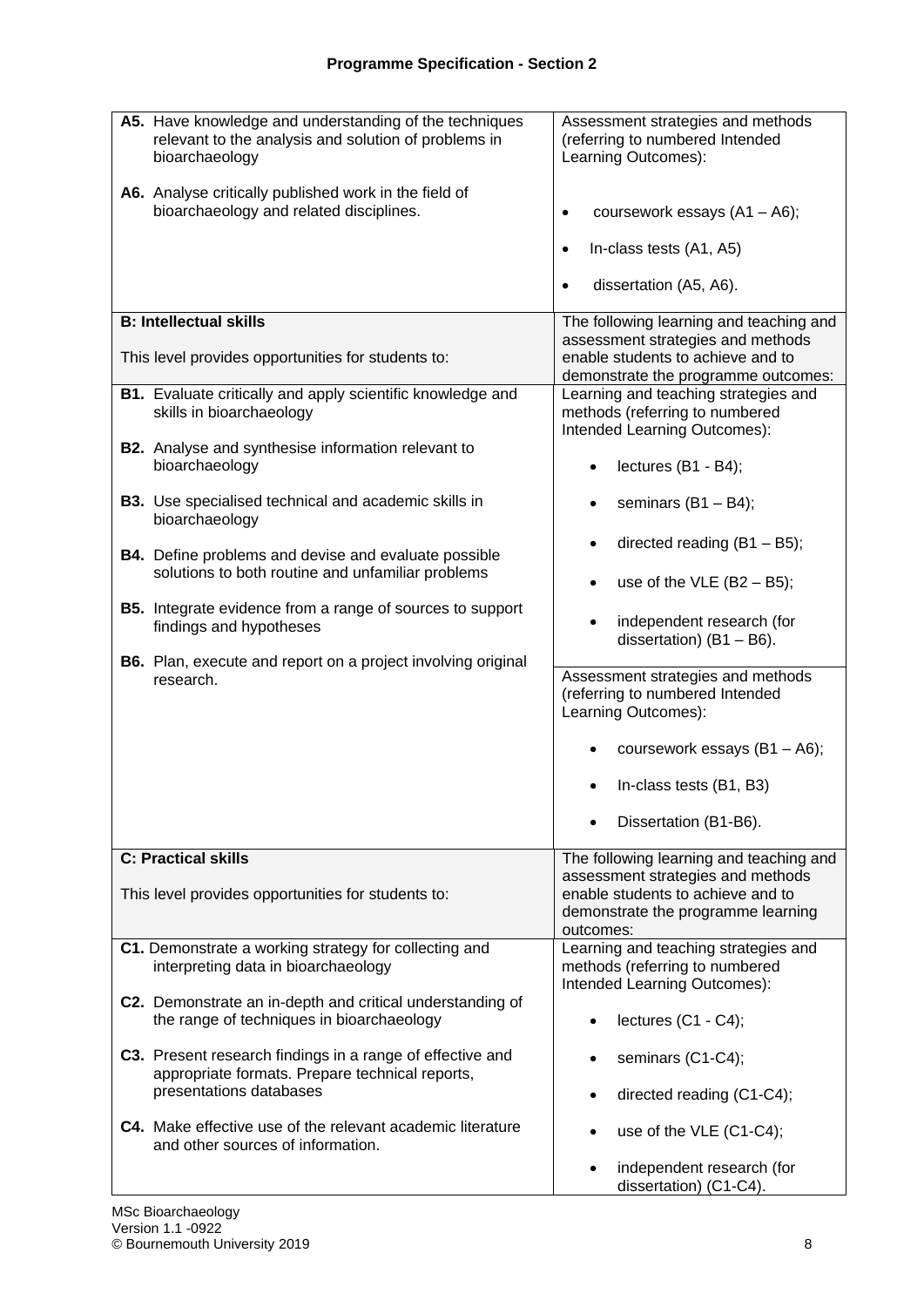|                                                                                | Assessment strategies and methods<br>(referring to numbered Intended<br>Learning Outcomes): |  |
|--------------------------------------------------------------------------------|---------------------------------------------------------------------------------------------|--|
|                                                                                | coursework essays (C2-C4);                                                                  |  |
|                                                                                | In-class tests (C2-C3)                                                                      |  |
|                                                                                | Dissertation (C1-C4).                                                                       |  |
| D: Transferable skills                                                         | The following learning and teaching and                                                     |  |
|                                                                                | assessment strategies and methods                                                           |  |
| This level provides opportunities for students to:                             | enable students to achieve and to                                                           |  |
|                                                                                | demonstrate the programme learning<br>outcomes:                                             |  |
|                                                                                |                                                                                             |  |
| D1. Communicate effectively by oral, written and visual                        | Learning and teaching strategies and                                                        |  |
| means to both professional and non-professional                                | methods (referring to numbered                                                              |  |
| audiences                                                                      | Intended Learning Outcomes):                                                                |  |
| <b>D2.</b> Make effective use of IT, including the Web and word-<br>processing | lectures (D1 - D5);<br>$\bullet$                                                            |  |
|                                                                                | seminars (D1-D5);<br>$\bullet$                                                              |  |
| <b>D3.</b> Collect and analyse a range of data                                 |                                                                                             |  |
| D4. Work in collaboration with others, including staff and<br>students         | use of the VLE (D1 - D5);<br>$\bullet$                                                      |  |
|                                                                                | directed reading (D1-D5).<br>$\bullet$                                                      |  |
| <b>D5.</b> Demonstrate problem-solving skills and the application              | Assessment strategies and methods                                                           |  |
| of knowledge across the boundaries of different                                | (referring to numbered Intended                                                             |  |
| disciplines                                                                    | Learning Outcomes):                                                                         |  |
| <b>D6.</b> Be independent and reflective learners                              | coursework essays (D1-D4);                                                                  |  |
|                                                                                | In-class tests (D1, D3)                                                                     |  |
|                                                                                | Dissertation (D1-D3, D5-D6)                                                                 |  |

# **LEVEL 7/PG Cert INTENDED LEVEL OUTCOMES**

| A: Knowledge and understanding<br>This level provides opportunities for students to develop and<br>demonstrate knowledge and understanding of: | The following learning and teaching and<br>assessment strategies and methods<br>enable students to achieve and to<br>demonstrate the level learning<br>outcomes: |
|------------------------------------------------------------------------------------------------------------------------------------------------|------------------------------------------------------------------------------------------------------------------------------------------------------------------|
| A1. Have a critical understanding of theories, concepts and<br>principles relevant to bioarchaeology                                           | Learning and teaching strategies and<br>methods (referring to numbered<br>Intended Learning Outcomes):                                                           |
| A2. Place their knowledge within international standards for                                                                                   | lectures $(A1 - A5)$ ;                                                                                                                                           |
| bioarchaeology                                                                                                                                 | ٠                                                                                                                                                                |
| A3. Understand the multidisciplinary nature of the subject                                                                                     | seminars $(A1 - A5)$ ;                                                                                                                                           |
| and the need to apply knowledge from a range of                                                                                                | directed reading (A1, A3);                                                                                                                                       |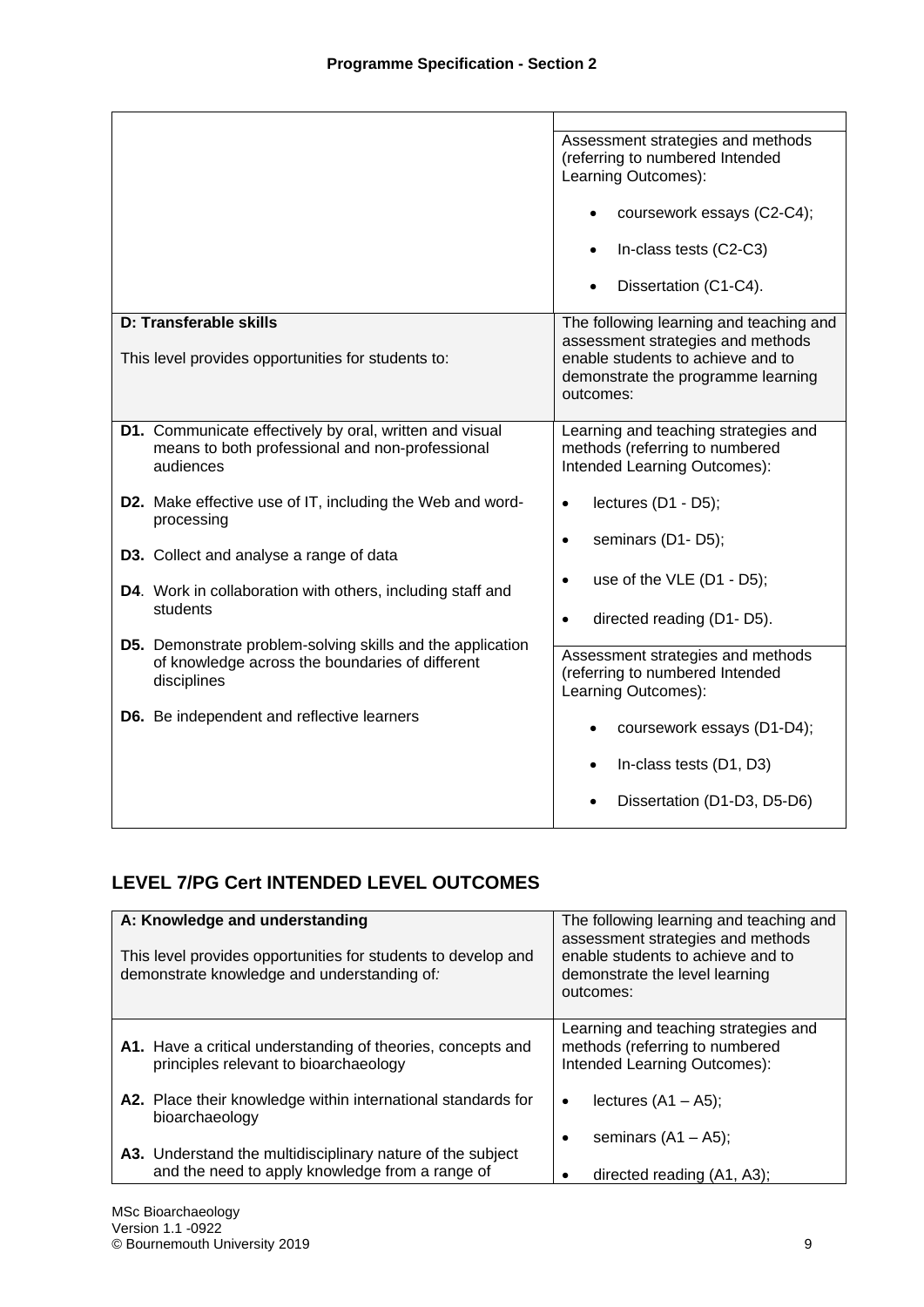| subject areas in assessing problems and formulating<br>solutions                                                                         | use of the VLE (A1, A5).<br>٠                                                                                                                                    |
|------------------------------------------------------------------------------------------------------------------------------------------|------------------------------------------------------------------------------------------------------------------------------------------------------------------|
| A4. Recognise the ethical dimensions of their actions and<br>the need for professional codes of conduct                                  | Assessment strategies and methods<br>(referring to numbered Intended<br>Learning Outcomes):                                                                      |
| A5. Have knowledge and understanding of the techniques<br>relevant to the analysis and solution of problems in<br>bioarchaeology         | coursework essays (A1 - A5);<br>$\bullet$<br>In-class tests (A1, A5).<br>$\bullet$                                                                               |
| <b>B: Intellectual skills</b><br>This level provides opportunities for students to:                                                      | The following learning and teaching and<br>assessment strategies and methods<br>enable students to achieve and to<br>demonstrate the level learning<br>outcomes: |
| <b>B1.</b> Evaluate critically and apply scientific knowledge and<br>skills in bioarchaeology                                            | Learning and teaching strategies and<br>methods (referring to numbered<br>Intended Learning Outcomes):                                                           |
| <b>B2.</b> Analyse and synthesise information relevant to<br>bioarchaeology                                                              | lectures (B1 - B4);                                                                                                                                              |
| <b>B3.</b> Use specialised technical and academic skills in<br>bioarchaeology                                                            | seminars $(B1 - B4)$ ;<br>directed reading $(B1 - B5)$ ;                                                                                                         |
| <b>B4.</b> Define problems and devise and evaluate possible<br>solutions to both routine and unfamiliar problems                         | use of the VLE $(B2 - B5)$ ;<br>$\bullet$                                                                                                                        |
| <b>B5.</b> Integrate evidence from a range of sources to support<br>findings and hypotheses                                              | Assessment strategies and methods<br>(referring to numbered Intended<br>Learning Outcomes):                                                                      |
|                                                                                                                                          | coursework essays (B1 - A6);                                                                                                                                     |
|                                                                                                                                          | In-class tests (B1, B3)                                                                                                                                          |
| <b>C: Practical skills</b><br>This level provides opportunities for students to:                                                         | The following learning and teaching and<br>assessment strategies and methods<br>enable students to achieve and to<br>demonstrate the level learning<br>outcomes: |
| C1. Demonstrate a working strategy for collecting and<br>interpreting data in bioarchaeology                                             | Learning and teaching strategies and<br>methods (referring to numbered<br>Intended Learning Outcomes):                                                           |
| C2. Demonstrate an in-depth and critical understanding of<br>the range of techniques in bioarchaeology                                   | lectures (C1 - C4);                                                                                                                                              |
| C3. Present research findings in a range of effective and<br>appropriate formats. Prepare technical reports,<br>presentations, databases | seminars (C1-C4);<br>directed reading (C1-C4);                                                                                                                   |
|                                                                                                                                          | use of the VLE (C1-C4);<br>$\bullet$                                                                                                                             |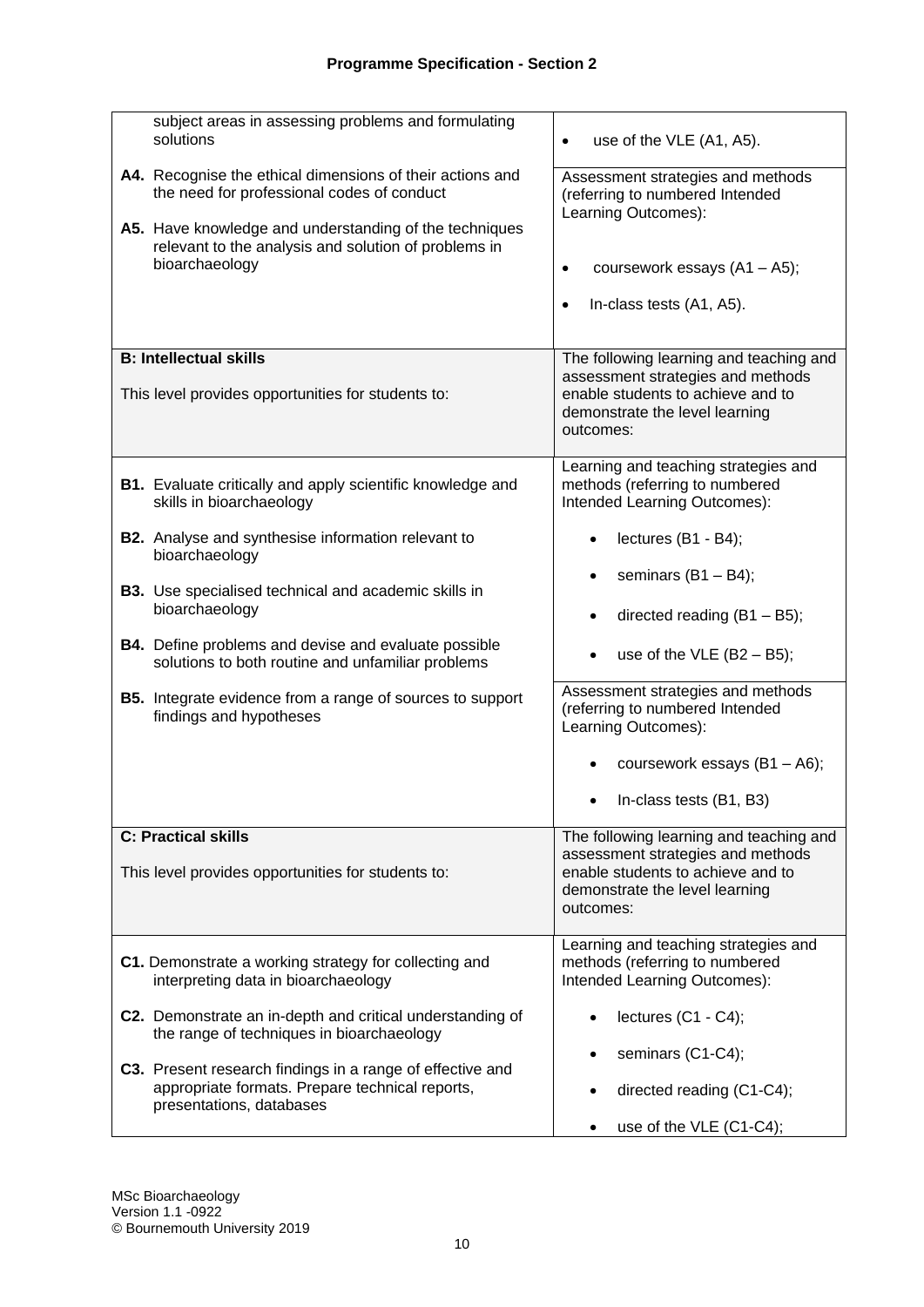| C4. Make effective use of the relevant academic literature<br>and other sources of information.                                                                                             | Assessment strategies and methods<br>(referring to numbered Intended<br>Learning Outcomes):<br>coursework essays (C2-C4);<br>In-class tests (C2-C3)              |
|---------------------------------------------------------------------------------------------------------------------------------------------------------------------------------------------|------------------------------------------------------------------------------------------------------------------------------------------------------------------|
| D: Transferable skills<br>This level provides opportunities for students to:                                                                                                                | The following learning and teaching and<br>assessment strategies and methods<br>enable students to achieve and to<br>demonstrate the level learning<br>outcomes: |
| D1. Communicate effectively by oral, written and visual<br>means to both professional and non-professional<br>audiences<br><b>D2.</b> Make effective use of IT, including the Web and word- | Learning and teaching strategies and<br>methods (referring to numbered<br>Intended Learning Outcomes):<br>lectures (D1 - D5);<br>$\bullet$                       |
| processing<br>D3. Collect and analyse a range of data                                                                                                                                       | seminars (D1-D5);<br>$\bullet$<br>use of the $VLE$ (D1 - D5);<br>$\bullet$                                                                                       |
| D4. Work in collaboration with others, including staff and<br>students                                                                                                                      | directed reading (D1-D5).<br>$\bullet$                                                                                                                           |
| <b>D5.</b> Demonstrate problem-solving skills and the application<br>of knowledge across the boundaries of different<br>disciplines                                                         | Assessment strategies and methods<br>(referring to numbered Intended<br>Learning Outcomes):                                                                      |
| <b>D6.</b> Be independent and reflective learners                                                                                                                                           | coursework essays (D1-D4);<br>In-class tests (D1, D3)                                                                                                            |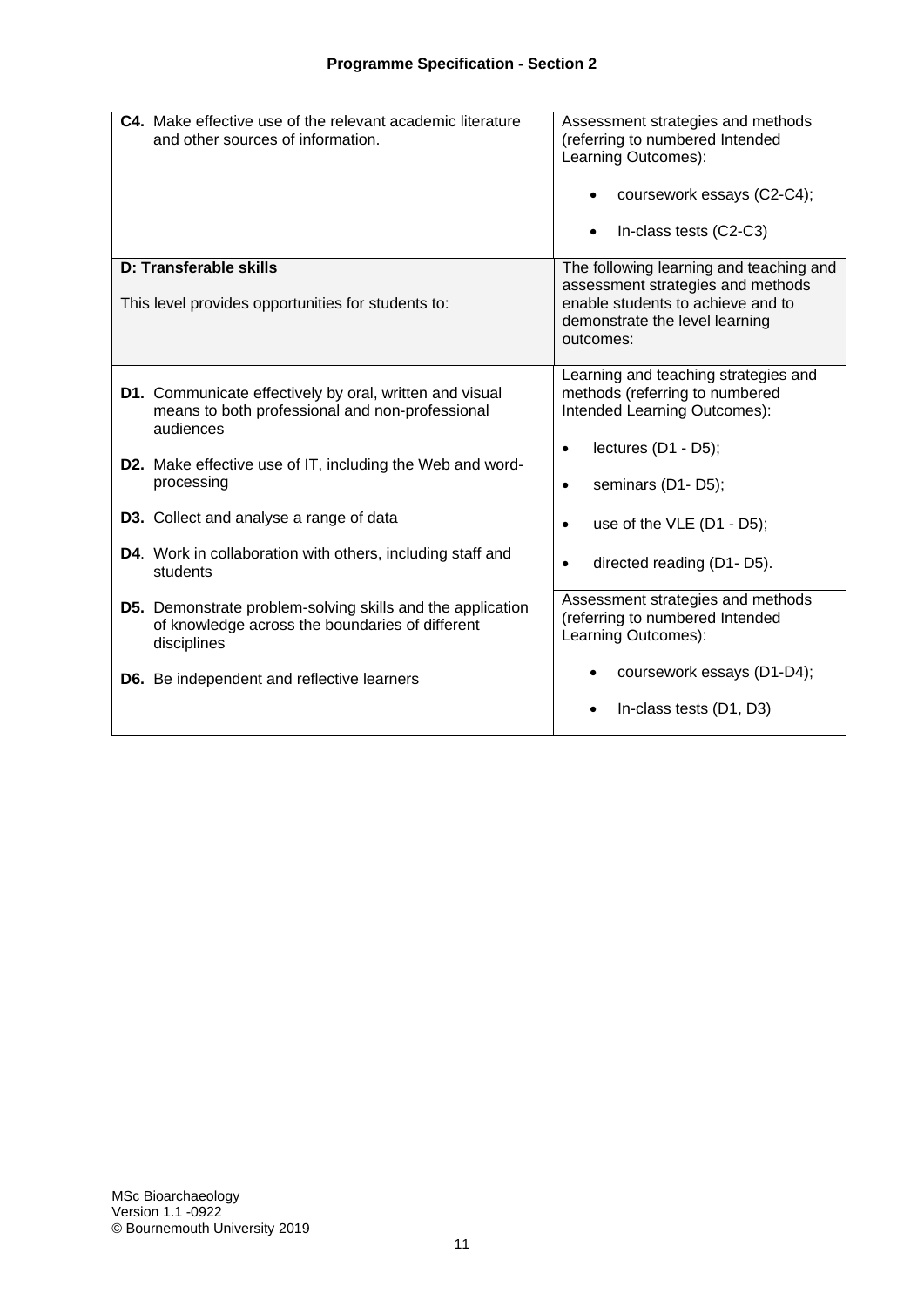### **ADMISSION REGULATIONS**

The regulations for this programme are the University's Standard Postgraduate Admission Regulations.

### **PROGRESSION ROUTES**

Not applicable.

### **ASSESSMENT REGULATIONS**

The regulations for this programme are the University's Standard Postgraduate Assessment Regulations.

### **WORK BASED LEARNING (WBL) AND PLACEMENT ELEMENTS**

It is not normally possible to undertake a placement during this programme due to the intensive nature of postgraduate study and the number of hours of learning required for the course.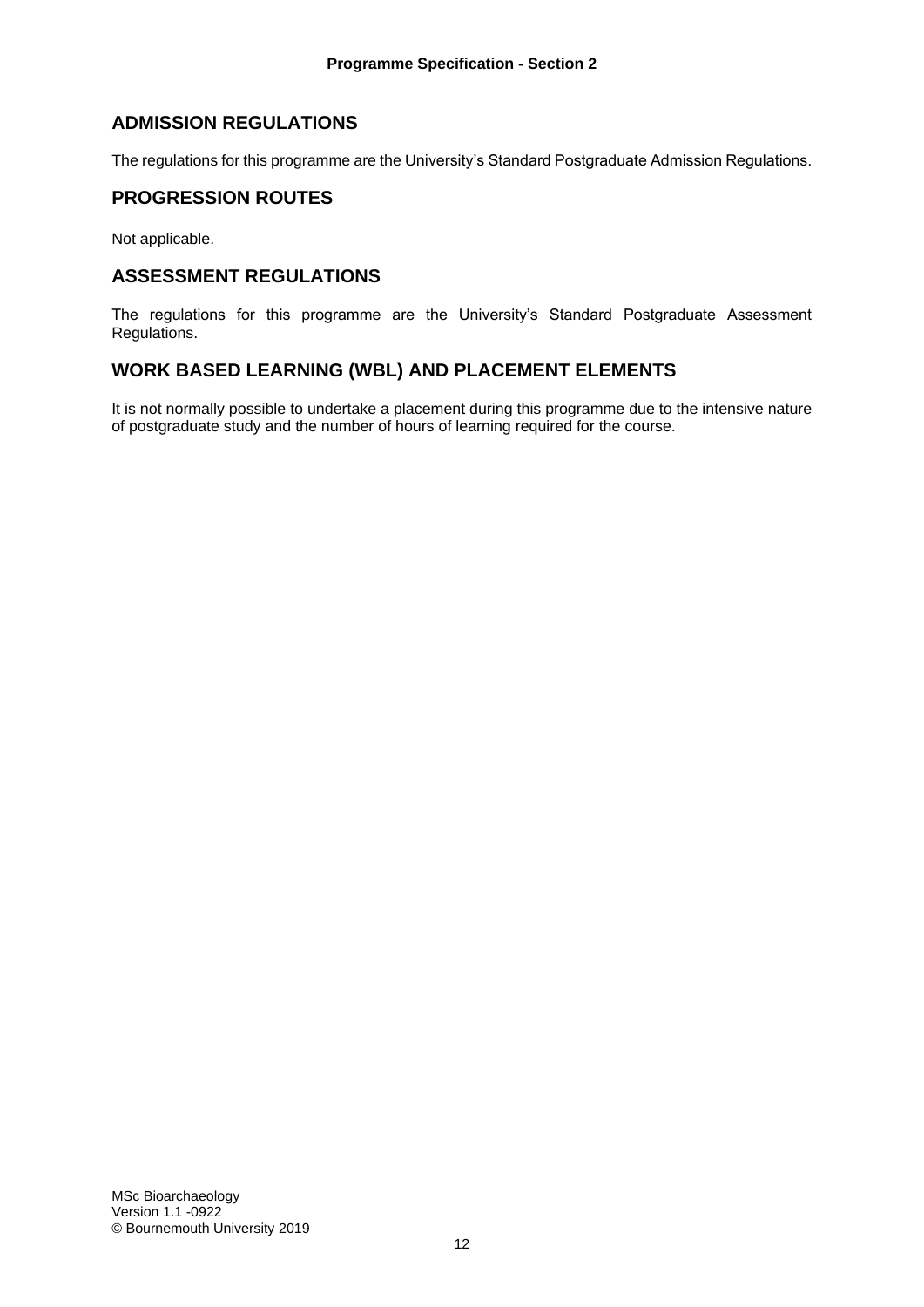## **Programme Skills Matrix**

| <b>Units</b> |                                           | <b>Programme Intended Learning Outcomes</b> |  |   |  |  |  |   |  |  |    |              |   |  |  |  |    |   |  |  |   |  |
|--------------|-------------------------------------------|---------------------------------------------|--|---|--|--|--|---|--|--|----|--------------|---|--|--|--|----|---|--|--|---|--|
|              |                                           |                                             |  |   |  |  |  | B |  |  | B. | <sub>B</sub> | B |  |  |  | C. | D |  |  | D |  |
|              |                                           |                                             |  | З |  |  |  |   |  |  |    |              | 6 |  |  |  |    |   |  |  | O |  |
|              | Principles and Methods in Human Osteology |                                             |  |   |  |  |  |   |  |  |    |              |   |  |  |  |    |   |  |  |   |  |
|              | Principles and Methods in Zooarchaeology  |                                             |  |   |  |  |  |   |  |  |    |              |   |  |  |  |    |   |  |  |   |  |
|              | Primate and Human Evolution               |                                             |  |   |  |  |  |   |  |  |    |              |   |  |  |  |    |   |  |  |   |  |
|              | Advanced Zooarchaeology                   |                                             |  |   |  |  |  |   |  |  |    |              |   |  |  |  |    |   |  |  |   |  |
|              | Archaeology of Human Remains              |                                             |  |   |  |  |  |   |  |  |    |              |   |  |  |  |    |   |  |  |   |  |
|              | <b>Research Project</b>                   |                                             |  |   |  |  |  |   |  |  |    |              |   |  |  |  |    |   |  |  |   |  |